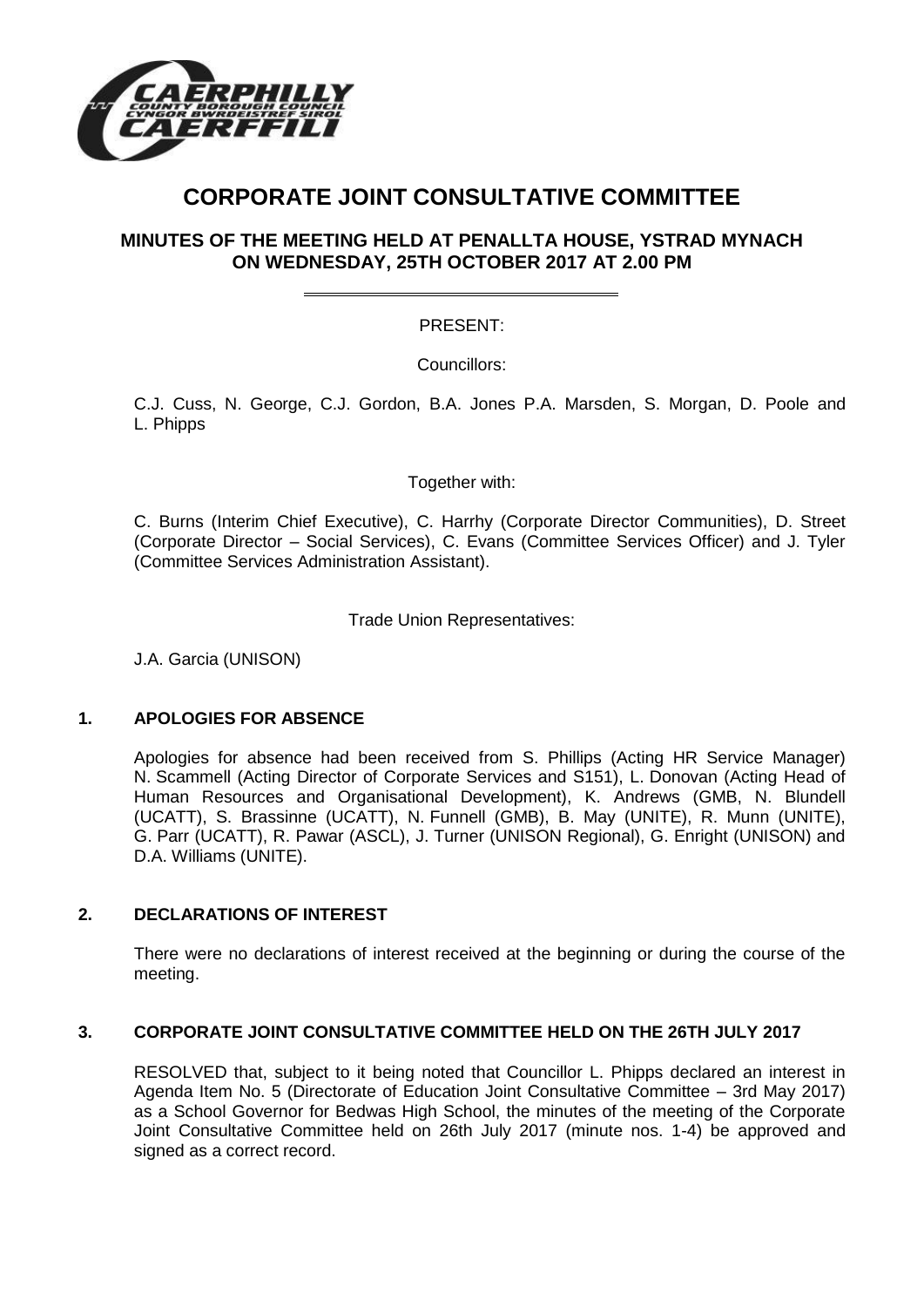## **4. MATTERS ARISING**

There were no issues raised under this item.

## **5. ANNOUNCEMENT OF THE CHAIR**

The Chair, Councillor D.V. Poole, in noting the recent announcement that Mr G. Enright, Unison will be retiring at the end of October, paid tribute to Mr Enright. It was noted that whilst the announcement was unexpected, the Leader expressed his deepest gratitude for the excellent work and working relationships that had been established, both with himself and previous leaders, and wished him every success for the future.

J. Garcia (Unison) added that it was a pleasure and a privilege to work alongside Mr Enright and expressed his gratitude for the excellent leadership, working practices and relationships established and hope that the working relationships and practices can continue.

Further sentiments were echoed from Cabinet Members and the Interim Chief Executive, and best wishes for the future.

# **6. TIME TO CHANGE WALES EMPLOYER PLEDGE**

The Committee agreed to defer the report to the next meeting for further information.

## **7. CONSULTATION BETWEEN TRADE UNIONS AND MANAGEMENT**

C. Burns, Interim Chief Executive explained that the agenda for the Special Council meeting to be held on 31st October 2017 has been published, and in addition, there have been a number of communications provided to staff. The Committee noted that the report will be exempt and all options have been explored in order to ensure fairness and lawfulness and provide value for money. In addition, C. Burns reminded the committee of the uniqueness of the situation and that no other local authority has been subject to a similar situation therefore they need to mindful that there is not a set procedure to follow and as a local authority, will follow through with plans to achieve the necessary requirements.

## **8. COLLABORATION**

D. Street, Corporate Director – Social Services, provided an update on the Gwent Social Services collaboration, which is developing and strong working relationships have been forged. In order to expand the project, a further 3 schemes are being considered, which include Supporting People, Commissioner and Fostering. The Committee discussed the pooling of budgets and implications on Residential Homes within the Local Authority and, having consideration for the Social Services and Well-Being Act and financial pressures experienced by Local Authorities, a meeting with the relevant Cabinet Members is to take place and Trade Unions were assured that they would consulted and included in further discussions.

## **9. ANY OTHER BUSINESS**

There were no issues raised under this item.